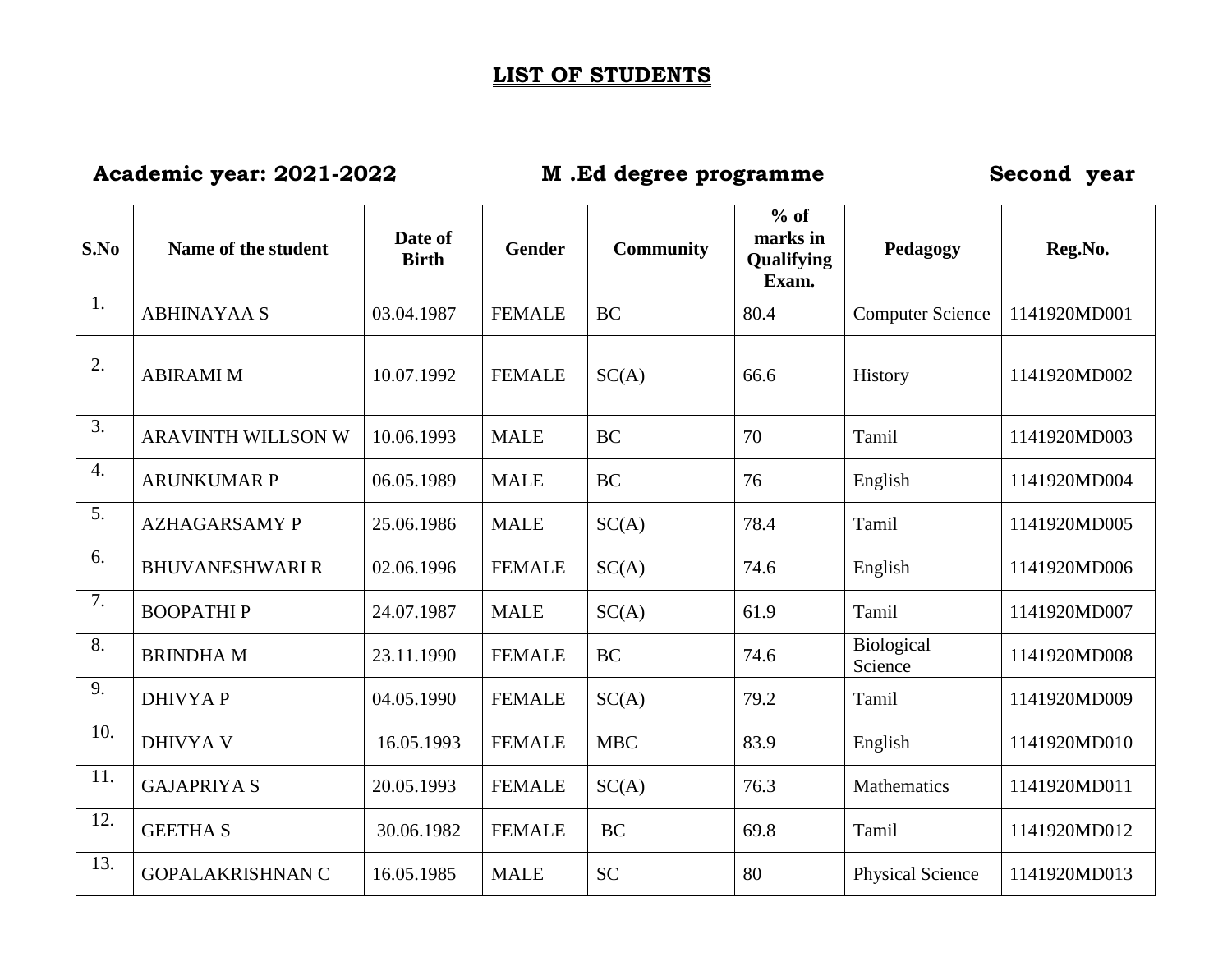| S.No | Name of the student     | Date of<br><b>Birth</b> | <b>Gender</b> | <b>Community</b> | $%$ of<br>marks in<br><b>Qualifying</b><br>Exam. | Pedagogy                     | Reg.No.      |
|------|-------------------------|-------------------------|---------------|------------------|--------------------------------------------------|------------------------------|--------------|
| 14.  | <b>INDHUMATHI B</b>     | 10.06.1991              | <b>FEMALE</b> | <b>SC</b>        | 70.1                                             | Commerce                     | 1141920MD014 |
| 15.  | <b>JAYAPRAKASAM M</b>   | 30.07.1976              | <b>MALE</b>   | <b>SC</b>        | 75                                               | Tamil                        | 1141920MD015 |
| 16.  | <b>JAYARANIM</b>        | 10.04.1990              | <b>FEMALE</b> | <b>SC</b>        | 63                                               | Tamil                        | 1141920MD016 |
| 17.  | <b>KALAIVANI M</b>      | 10.05.1991              | <b>FEMALE</b> | <b>SC</b>        | 70                                               | English                      | 1141920MD017 |
| 18.  | <b>KALPANAT</b>         | 15.04.1996              | <b>FEMALE</b> | SC(A)            | 74.5                                             | English                      | 1141920MD018 |
| 19.  | <b>KANAGA M</b>         | 20.02.1993              | <b>FEMALE</b> | <b>SC</b>        | 78.5                                             | English                      | 1141920MD019 |
| 20.  | KANCHANAMALA CN         | 05.12.1978              | <b>FEMALE</b> | <b>BC</b>        | 82.26                                            | Mathematics                  | 1141920MD020 |
| 21.  | <b>KAVIYAMATHI S V</b>  | 31.07.1995              | <b>FEMALE</b> | <b>MBC</b>       | 80.4                                             | <b>Physical Science</b>      | 1141920MD021 |
| 22.  | <b>KIRUTHIKA S</b>      | 30.06.1996              | <b>FEMALE</b> | SC(A)            | 78.3                                             | English                      | 1141920MD022 |
| 23.  | <b>KOKILAS</b>          | 26.07.1994              | <b>FEMALE</b> | <b>BC</b>        | 85                                               | English                      | 1141920MD023 |
| 24.  | <b>KRISHNAMOORTHI S</b> | 23.06.1968              | <b>MALE</b>   | <b>SC</b>        | 68.54                                            | <b>Physical Science</b>      | 1141920MD024 |
| 25.  | <b>LEEMAD</b>           | 14.04.1985              | <b>FEMALE</b> | BC               | 85.5                                             | English                      | 1141920MD025 |
| 26.  | MAHALAKSHMI K           | 06.06.1994              | <b>FEMALE</b> | SC(A)            | 74                                               | History                      | 1141920MD026 |
| 27.  | <b>MAHESHA S</b>        | 10.10.1989              | <b>MALE</b>   | <b>SC</b>        | 75                                               | Mathematics                  | 1141920MD027 |
| 28.  | <b>MAHESWARIP</b>       | 16.06.1982              | <b>FEMALE</b> | SC(A)            | 57.75                                            | <b>Biological</b><br>Science | 1141920MD028 |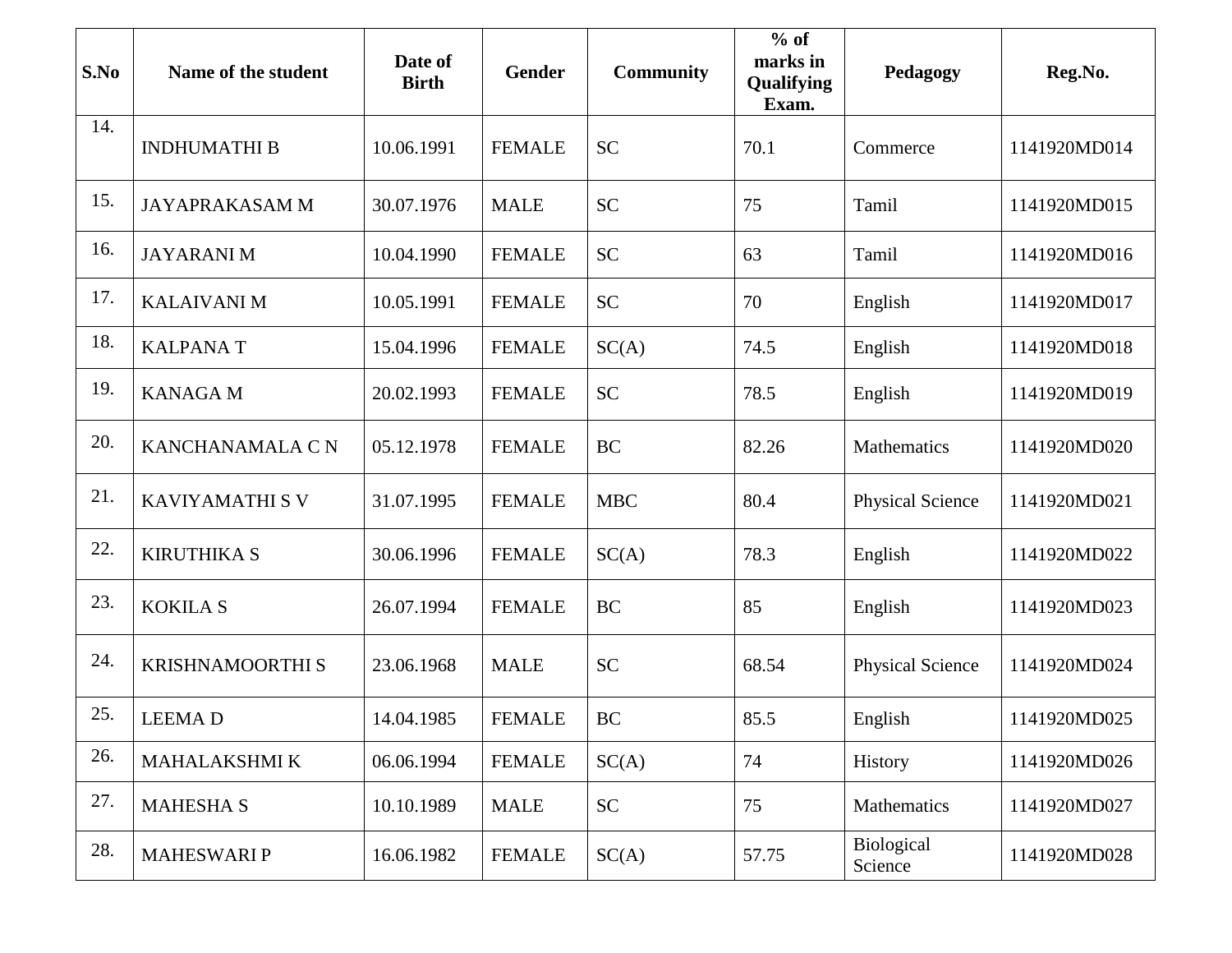| S.No | Name of the student     | Date of<br><b>Birth</b> | <b>Gender</b> | <b>Community</b> | $%$ of<br>marks in<br>Qualifying<br>Exam. | Pedagogy                | Reg.No.      |
|------|-------------------------|-------------------------|---------------|------------------|-------------------------------------------|-------------------------|--------------|
| 29.  | <b>MEENAV</b>           | 07.05.1996              | <b>FEMALE</b> | SC(A)            | 82                                        | <b>Physical Science</b> | 1141920MD029 |
| 30.  | <b>MOORTHI A</b>        | 24.06.1987              | <b>MALE</b>   | SC(A)            | 72.7                                      | <b>Physical Science</b> | 1141920MD030 |
| 31.  | <b>MURUGAN K</b>        | 10.11.1991              | <b>MALE</b>   | <b>SC</b>        | 70                                        | Tamil                   | 1141920MD031 |
| 32.  | <b>NANTHINI V</b>       | 17.07.1996              | <b>FEMALE</b> | <b>SC</b>        | 78                                        | Mathematics             | 1141920MD032 |
| 33.  | <b>NATHIYAR</b>         | 28.05.1997              | <b>FEMALE</b> | SC(A)            | 78.8                                      | Biological<br>Science   | 1141920MD033 |
| 34.  | PARAMESWARI M           | 05.07.1996              | <b>FEMALE</b> | SC(A)            | 76                                        | <b>Physical Science</b> | 1141920MD034 |
| 35.  | <b>PRAVEEN P</b>        | 09.06.1994              | <b>MALE</b>   | <b>SC</b>        | 75.6                                      | Mathematics             | 1141920MD035 |
| 36.  | PREMLATHA M             | 02.05.1995              | <b>FEMALE</b> | <b>SC</b>        | 81.7                                      | English                 | 1141920MD036 |
| 37.  | <b>RALFIA SHERLIN D</b> | 26.01.1992              | <b>FEMALE</b> | <b>BC</b>        | 80.5                                      | Commerce                | 1141920MD037 |
| 38.  | <b>RAMYAS</b>           | 06.06.1990              | <b>FEMALE</b> | <b>BC</b>        | 73.6                                      | English                 | 1141920MD038 |
| 39.  | <b>RAVIKUMARD</b>       | 29.04.1992              | <b>MALE</b>   | <b>SC</b>        | 70.4                                      | <b>Physical Science</b> | 1141920MD039 |
| 40.  | <b>REVATHIM</b>         | 08.10.1983              | <b>FEMALE</b> | <b>BC</b>        | 74                                        | English                 | 1141920MD040 |
| 41.  | <b>REVATHIS</b>         | 08.04.1996              | <b>FEMALE</b> | <b>MBC</b>       | 82.7                                      | English                 | 1141920MD041 |
| 42.  | <b>SANGEETHAM</b>       | 04.08.1987              | <b>FEMALE</b> | BC               | 80                                        | English                 | 1141920MD042 |
| 43.  | <b>SANTHIYA S</b>       | 20.06.1995              | <b>FEMALE</b> | SC(A)            | 76.1                                      | English                 | 1141920MD043 |